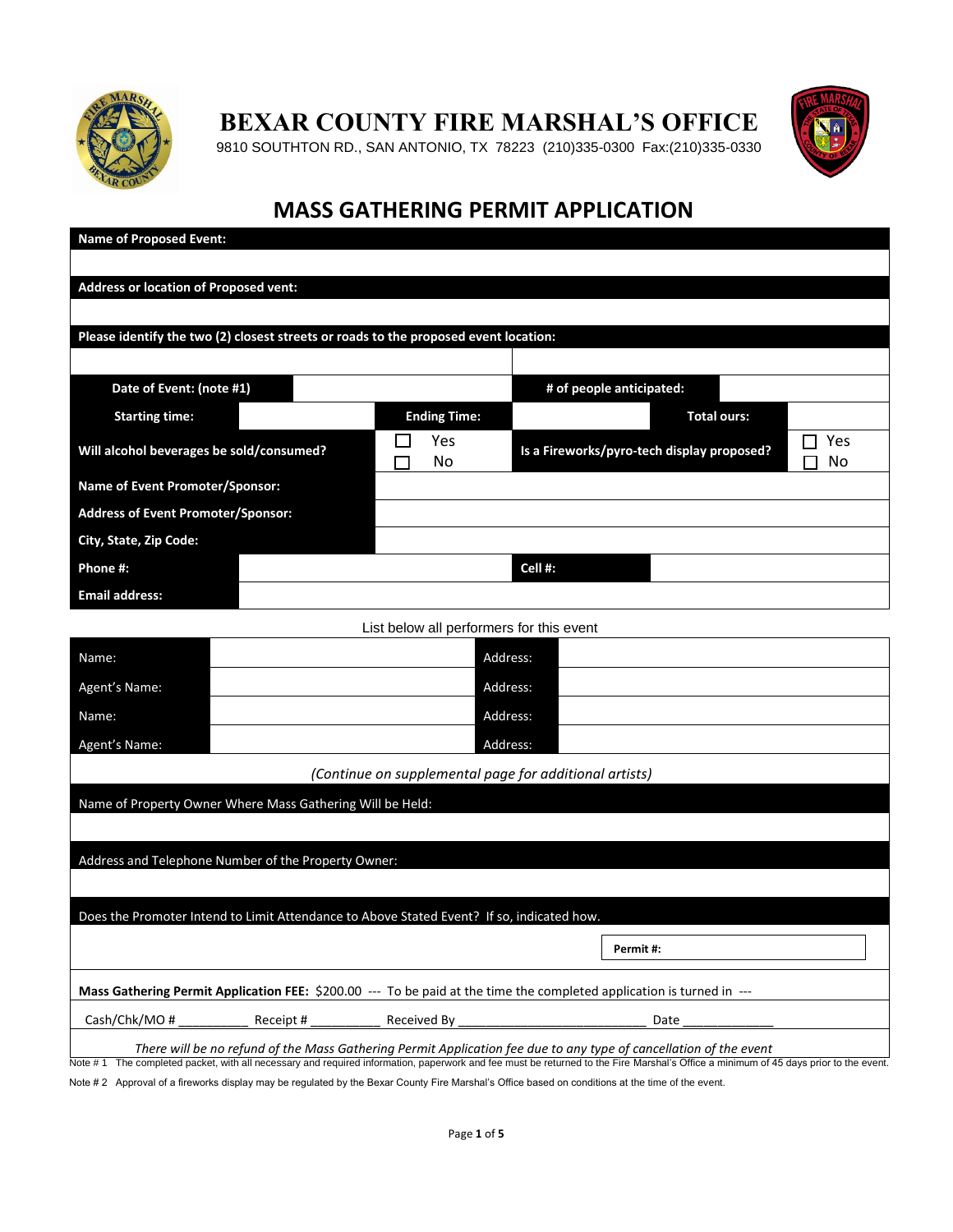## The Promoter **Must** Furnish the Following

- 1. A financial statement that reflects the funds being supplied to finance the mass gathering and each person supplying the funds.
- 2. A certified copy of the agreement between the promoter and the property owner.
- 3. A scaled site plan (map) showing access, exiting, vending locations, etc.
- 4. A description of each agreement between the promoter and a performer.
- 5. A description of each step the promoter has taken to ensure that minimum standards of sanitation and health and safety will be maintained during the mass gathering.
	- (A) A letter from San Antonio Metro Health indicating that all health and sanitation requirement have been met by the promoter.
	- (B) A copy of a contract between the promoter and the fire department, having jurisdiction, for on site fire protection at the mass gathering.
	- (C) A copy of a contract between the promoter and the Bexar County Fire Marshal's Office indicating steps taken to ensure fire prevention and fire code enforcement at the mass gathering.
	- (D) An approval letter between the promoter and the Bexar County Fire Dispatch office indicating that BC Fire has been made aware of the Mass Gathering and will take sufficient steps to ensure proper, if not additional, dispatchers to be on duty to cover the event.
- 6. A description of all preparations being made to provide traffic control, to ensure that the mass gathering will be conducted in an orderly manner, and to protect the physical safety of the persons who attend the mass gathering.
	- (A) A copy of a contract, or agreement, between the promoter and the Bexar County Fire Marshal's Office Fire Investigation section and/or the Bexar County Sheriff's Office listing measures to ensure safe traffic control and physical security, listing the exact number of deputies and emergency response vehicles to be on site at the mass gathering.
- 7. A description of the preparations made to provide adequate medical and nursing care.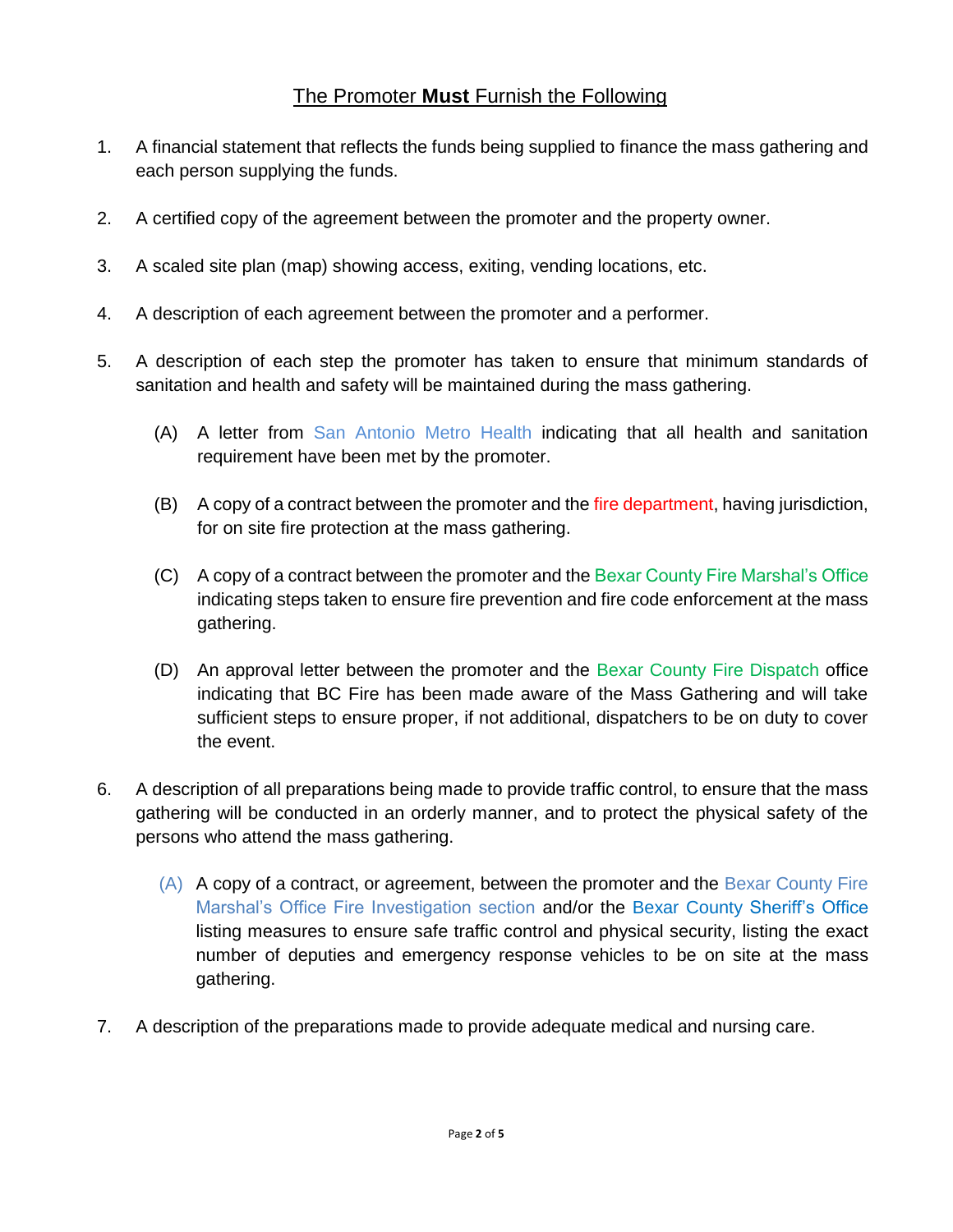- (A) A copy of a contract between the promoter and ambulance service indicating the number of ambulances, emergency first aid stations and emergency medical personnel to be on site at the mass gathering.
- 8. A description of the preparations made to supervise minors who attend the mass gathering.
- 9. All fees for Bexar County Fire Marshal/Bexar County Sheriff's Office personnel must be paid in full at the conclusion of the event
- 10. If applicable, a copy of contract with licensed company or individual providing fireworks or pyrotechnic display.

| <b>Promoter's Signature</b>                                                | <b>Date</b> |
|----------------------------------------------------------------------------|-------------|
| <b>Bexar County Fire Marshal</b>                                           | <b>Date</b> |
| Recommended   Not Recommended   Recommended with Conditions                |             |
| <b>Bexar County Judge</b>                                                  | <b>Date</b> |
| Approved □ _______ Not Approved □ ______ Approved with Conditions □ ______ |             |
| <b>Conditions:</b>                                                         |             |
|                                                                            |             |
|                                                                            |             |
|                                                                            |             |
|                                                                            |             |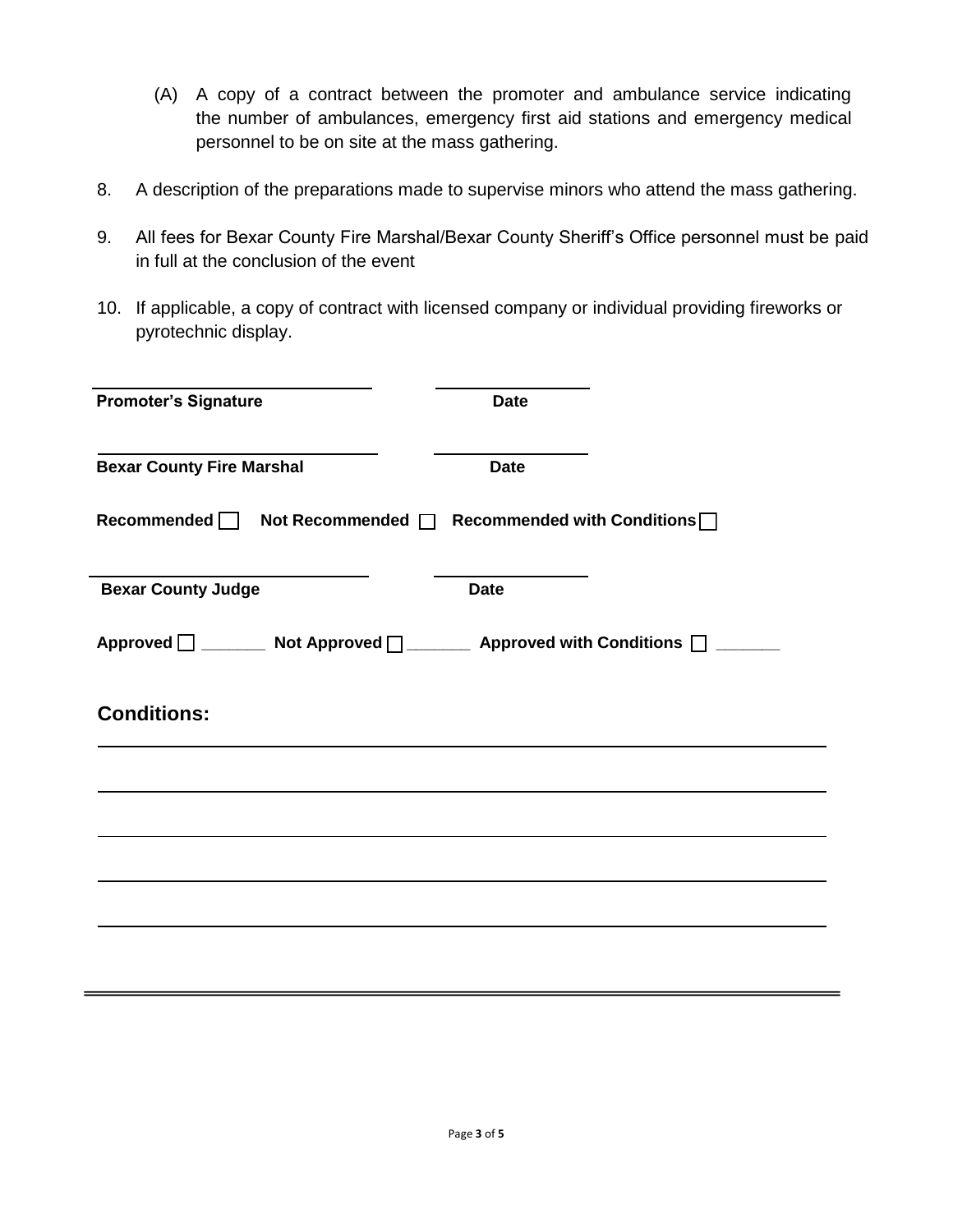## **Office Use Only (Check List)**

| Sanitation/Health <u>J</u> _____________________                                                                                                                                                                               |  |
|--------------------------------------------------------------------------------------------------------------------------------------------------------------------------------------------------------------------------------|--|
| Law Enforcement/BCFMO LI_____________________                                                                                                                                                                                  |  |
| Medical (Ambulance stand-by) $\square$                                                                                                                                                                                         |  |
| Fire/Life Safety <u>Decrees</u>                                                                                                                                                                                                |  |
|                                                                                                                                                                                                                                |  |
| Minor's Supervision <u>December 2008</u>                                                                                                                                                                                       |  |
| Site Plan <u>Descriptions</u>                                                                                                                                                                                                  |  |
| Fireworks/Pyrotechnician Contract DUCLARED AND THE REPORT OF THE REPORT OF THE REPORT OF THE REPORT OF THE REPORT OF THE REPORT OF THE REPORT OF THE REPORT OF THE REPORT OF THE REPORT OF THE REPORT OF THE REPORT OF THE REP |  |
|                                                                                                                                                                                                                                |  |
|                                                                                                                                                                                                                                |  |
|                                                                                                                                                                                                                                |  |
|                                                                                                                                                                                                                                |  |